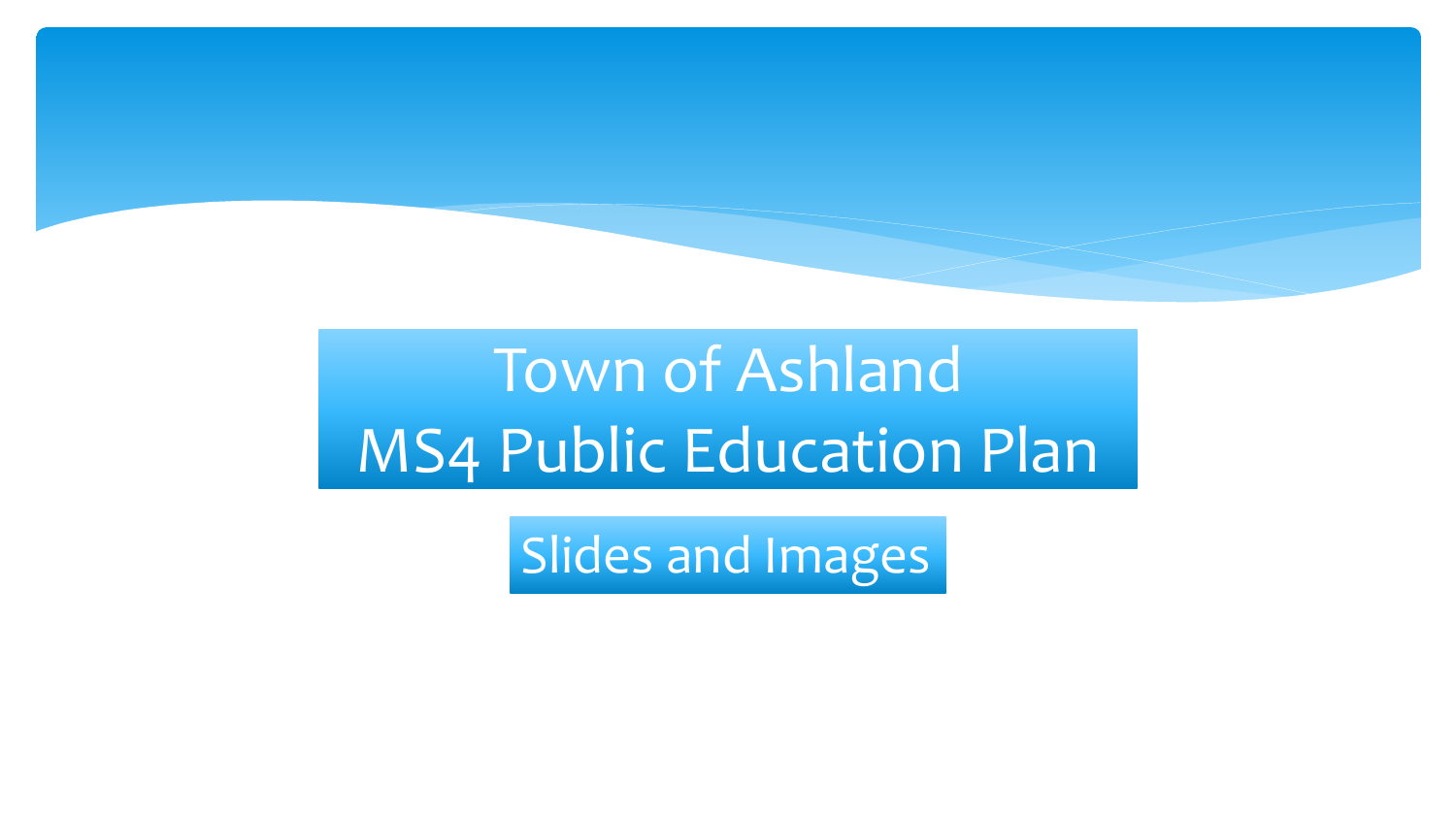## Protect our Streams - Scoop the Poop!

#### **It's not just a courtesy...** Rainwater



drains into Ashland's streams washing everything with it. Pick up after your pet and dispose of pet waste properly!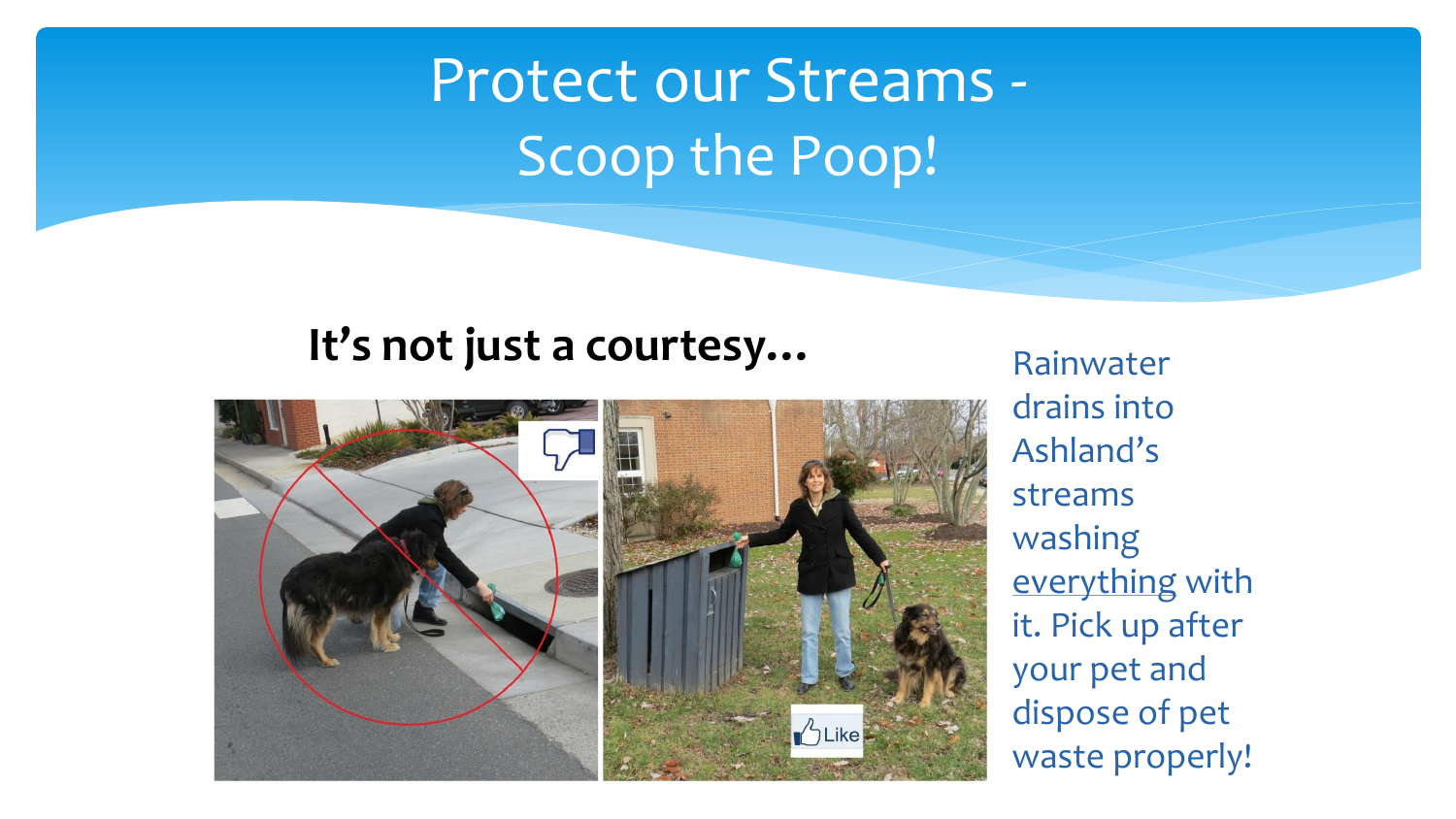#### It's Easy Being Green – Lawn and yard care that helps the Chesapeake Bay is as easy as 1, 2, 3…

#### **Don't do these!**

- 1. Use a lot of fertilizers on your lawn
- 2. Use a lot of pesticides and herbicides on your lawn
- 3. Put leaves and grass clippings in ditches gutters where they can get washed into the storm sewer system

#### **Instead, do these!**

- 1. Mulch leaves and grass back into your lawn with a mulching mower – this adds nutrients back into your lawn naturally!
- 2. Provide for songbirds that want to eat bugs (and even dandelion seeds!)
- 3. Pile leaves and grass clippings for collection at the curb (but not in the ditch or gutter), bag leaves and grass clippings in biodegradable bags for collection at the curb, *OR* **do #1 and skip #3 altogether!**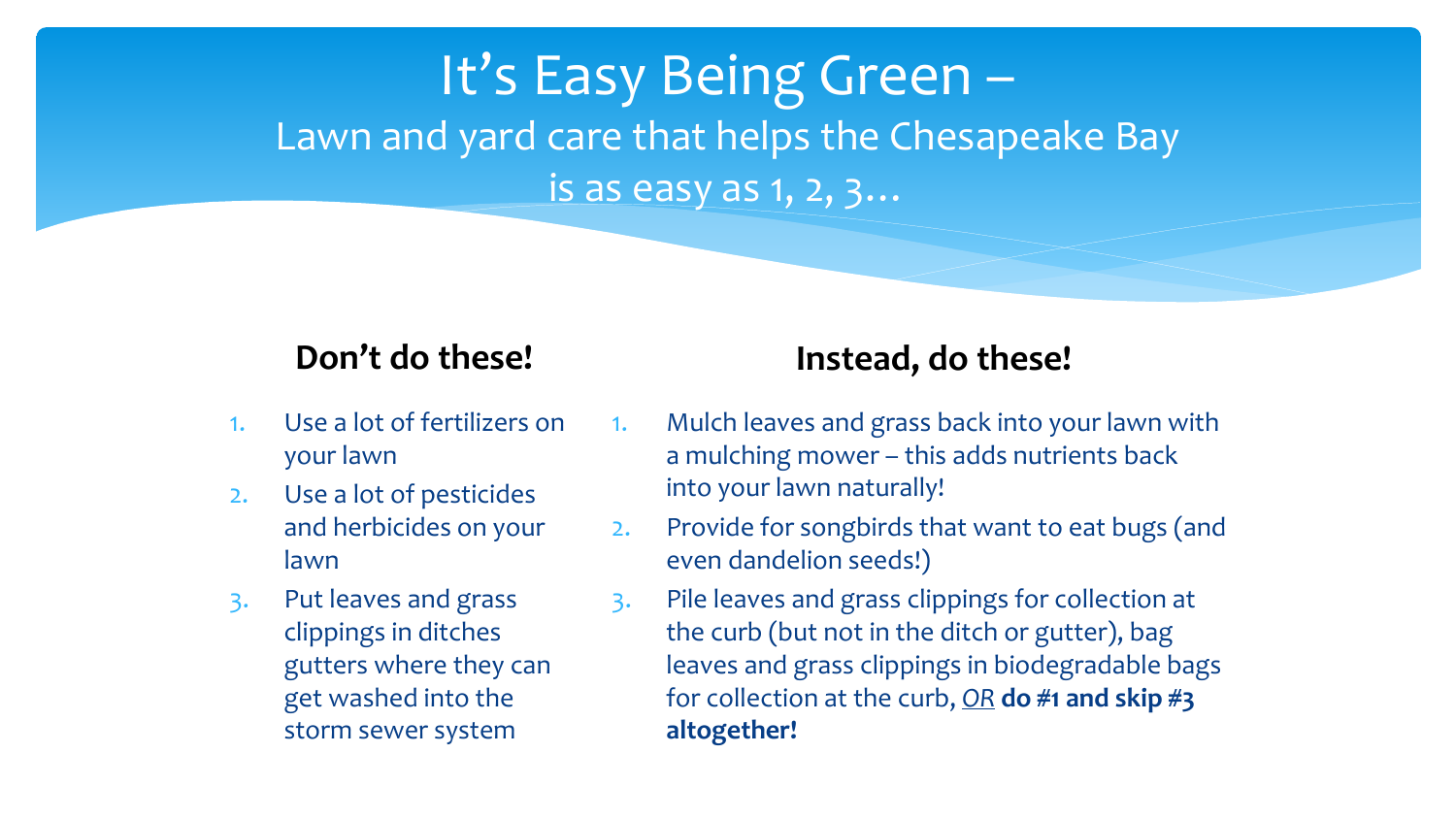#### Holding a Car Wash Fundraising Event in the Town of Ashland?

**Register your event with the Town first! Registering your fundraiser with the Town is quick and easy:**

- Stop by the Public Works Engineering department at 201 Duncan Street to pick up a form or email Jenny at [jschontag@ashlandva.gov](mailto:jschontag@ashlandva.gov) to receive the form by email
	- Learn what types of cleaning products may be used
	- Take advantage of the Car Wash Kit offered by the Town to lessen the event's impact to our streams and waterways

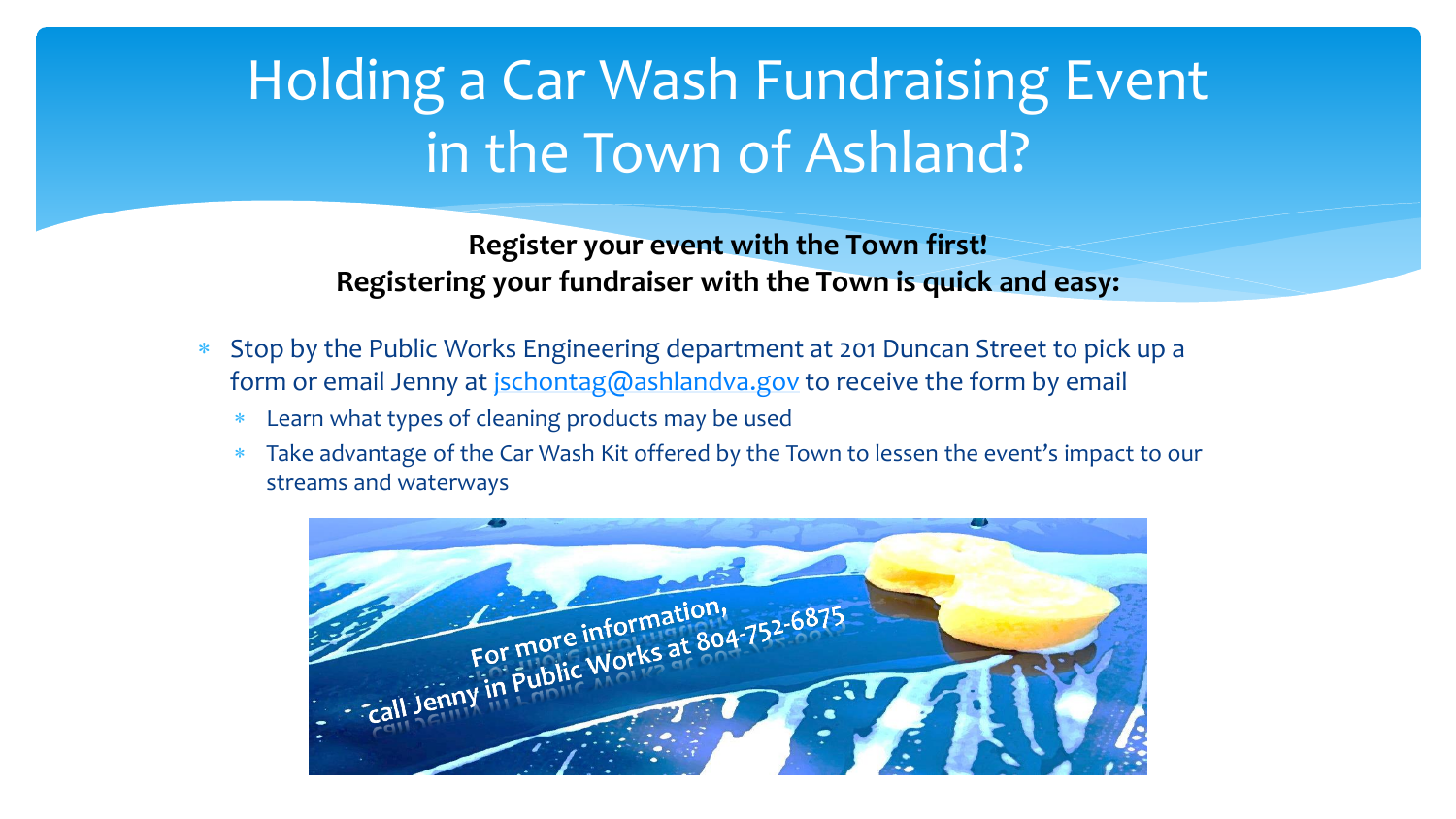## Car Wash Kit Available for Car Wash Fundraisers in the Town of Ashland:

**It's free! It's easy! Lessen the impact of your event on our streams and waterways and we will share your event on our Facebook page!**

- Fundraising groups may borrow the car wash kit\* free of charge.
- The kit includes a dam, a pump, and other equipment to direct car wash water away from storm inlets.
- Car washes that use the car wash kit will be promoted on the Town's Facebook page and highlighted as an example of good environmental practices.



\* Car wash water interception kit paid for by funds from the sale of Chesapeake Bay license plates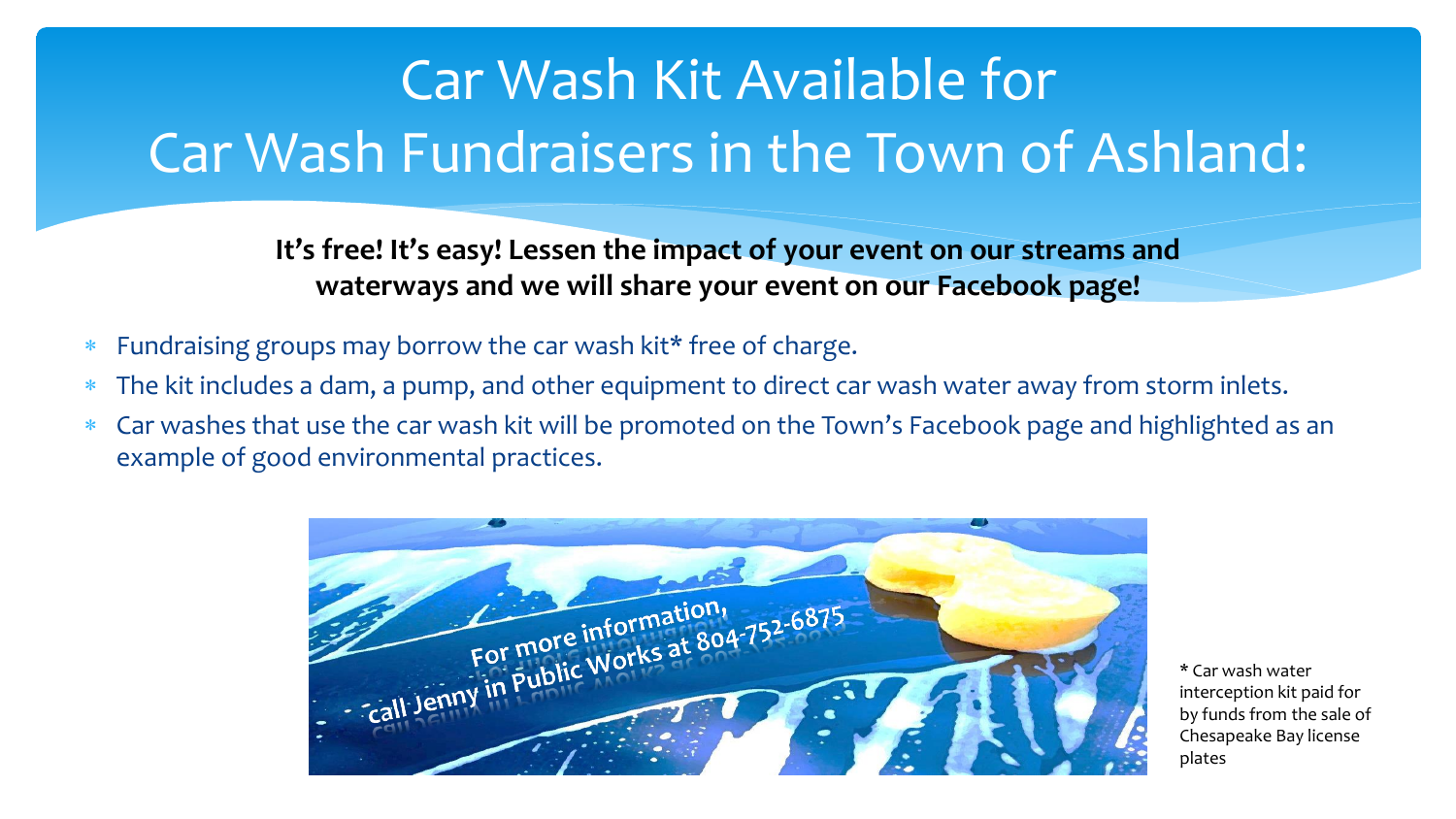## Only RAIN Down the Drain – Can the FOG!

Place used **F**ats, **O**ils, and **G**reases in containers and dispose of properly Do **NOT** pour down storm drains!

*Keep our streams and the Chesapeake Bay clean*